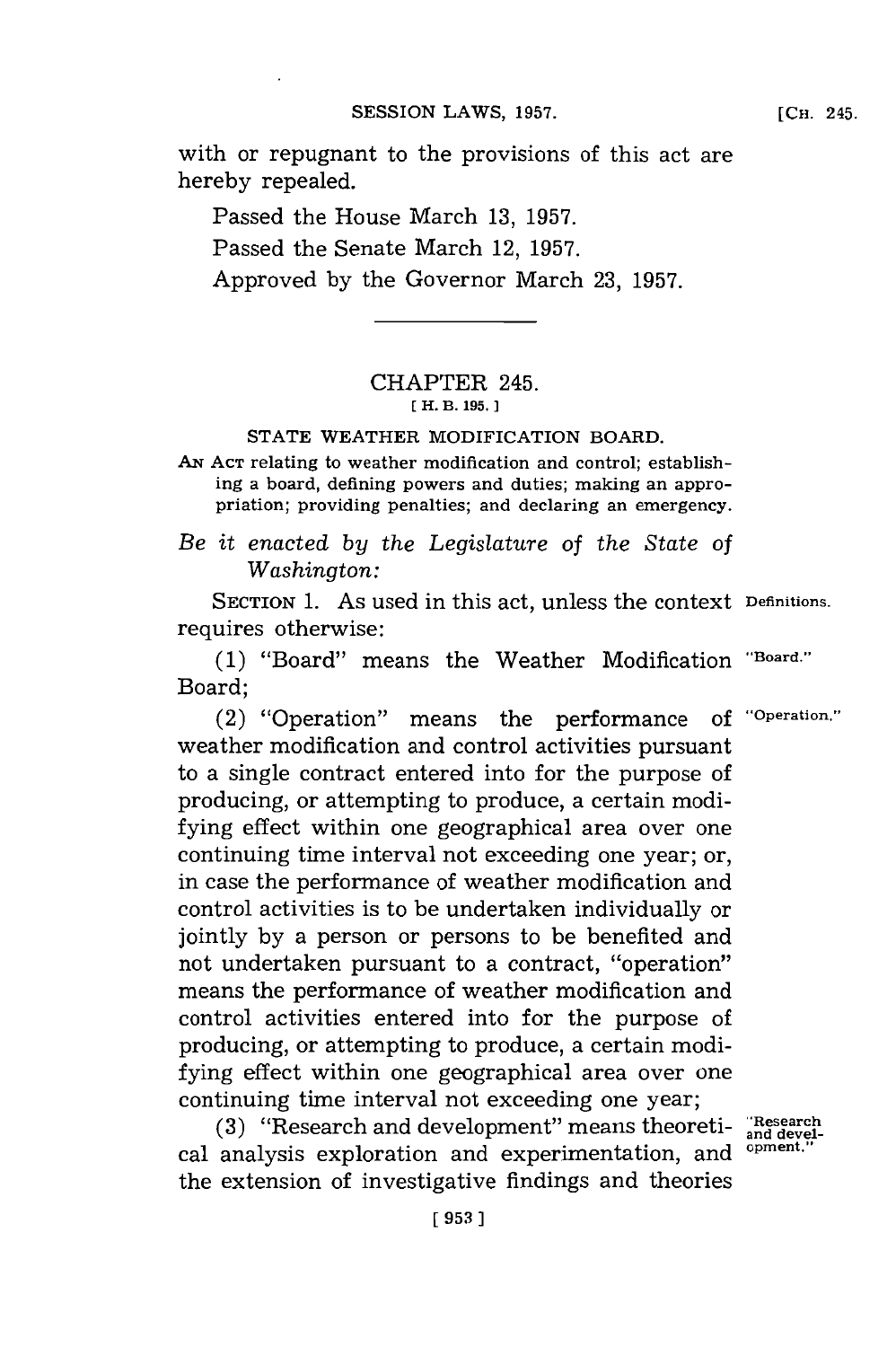## **CH. 45.]SESSION LAWS, 1957.**

**CH.** 245.]

**board.**

Weather of a scientific or technical nature into practical application for experimental and demonstration purposes, including the experimental production and testing of models, devices, equipment, materials and processes;

**"Weather** (4) "Weather modification and control" means **modification** changing or controlling, or attempting to change or control, **by** artificial methods, the natural development of any or all atmospheric cloud forms or precipitation forms which occur in the troposphere.

Board estab-<br>lished—Mem- SEC. 2. (1) There is established a weather mo Board estab-<br>
lished—Mem-<br> **bership—**<br> **bership—**<br> **consist of the director of conserva-**<br> **bership—**<br> **bership—**<br> **conservapenses.** tion and development, who shall be the chairman and four members all appointed **by** the governor, including a member of the faculty of the State College of Washington, a member of the faculty of the University of Washington, one member to be a person experienced in, and actually engaged in the commercial production of horticultural products, and one member to be a person experienced in, and actually engaged in the commercial production of other agricultural products. The term of office of each appointed member of the board shall be four years, except that the first terms of office of the four appointed members first taking office shall expire, as determined **by** the governor at the time of their appointment, one each at the end of the first, second, third and fourth years after the effective date of this act. Any member appointed to **fill** a vacancy occurring prior to the expiration of the term for which his precedessor was appointed shall be appointed for the remainder of such term.

> (2) Members of the board shall receive no compensation for the performance of their duties under the provisions of this act; but each member shall be reimbursed, to the extent allowed **by** law and from funds available for the administration of this act,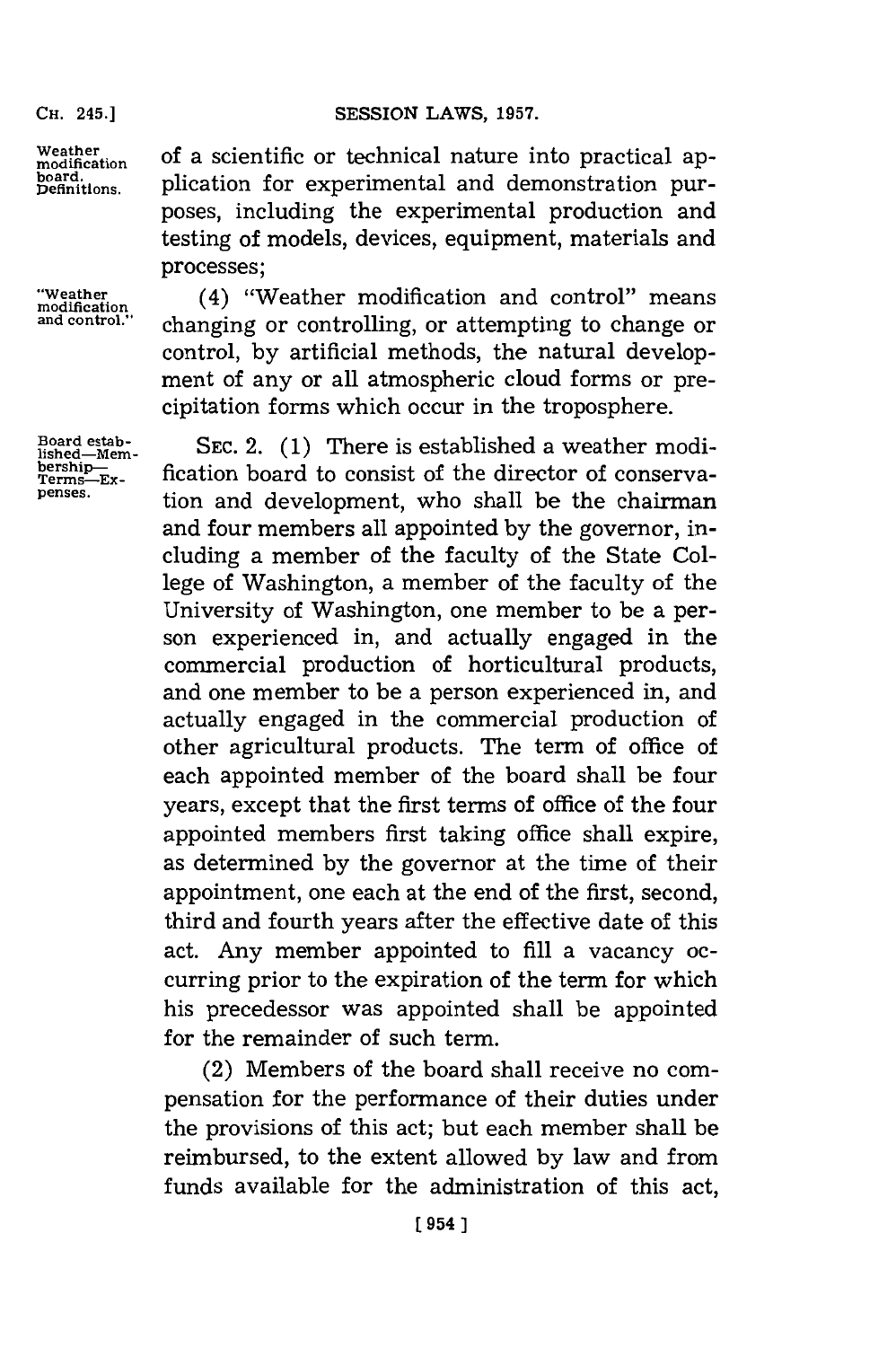for expenses necessarily incurred in the performance of his duties.

SEC. 3. In the performance of its functions the  $_{\text{of board}}^{\text{Powers}}$ board may, in addition to any other acts authorized **by** law:

**(1)** Establish advisory committees to advise with and make recommendations to the board concerning legislation, policies, administration, research and other matters;

(2) Establish **by** regulation or order such standards and instructions to govern the carrying out of research or projects in weather modification and control as the board may deem necessary or desirable to minimize danger to health or property; and make such rules and regulations as are necessary in the performance of its powers and duties;

**(3)** Make such studies, investigations, obtain such information and hold such hearings as the board may deem necessary or proper to assist it in exercising its authority or in the administration or enforcement of this act or any regulations or orders issued thereunder;

(4) Subject to section **7,** of this act, appoint and fix the compensation of such personnel, including specialists and consultants, as are necessary to perform its duties and functions;

**(5)** Acquire, in the manner provided **by** law, such materials, equipment and facilities as are necessary to perform its duties and functions;

**(6)** Cooperate with public or private agencies in the performance of the board's functions or duties and in furtherance of the purposes of this act;

**(7)** Represent the state in any and all matters pertaining to plans, procedures or negotiations for interstate compacts relating to weather modification and control.

SEC. 4. The board shall exercise its powers in such manner as to promote the continued conduct of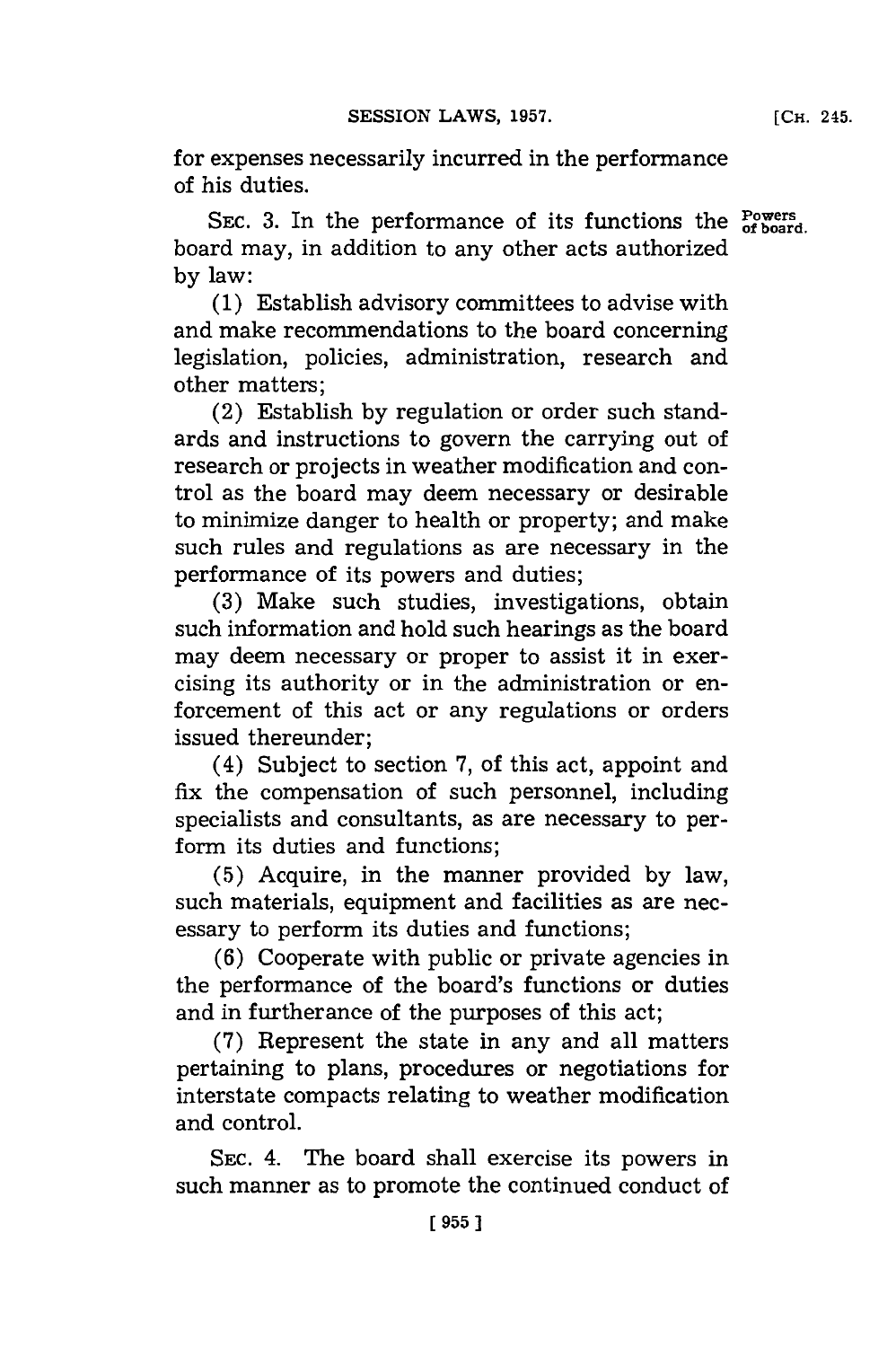**research and**

Weather **research and development activities** in the fields board. **property** specified below by private or public institutions or persons and to assist in the acquisition of an expand-<br> **ing fund of theoretical and practical knowledge in** such fields. To this end the board may conduct, and make arrangements, including contracts and agreements, for the conduct of, research and development activities relating to:

> **(1)** The theory and development of methods of weather modification and control, including processes, materials and devices related thereto;

> (2) Utilization of weather modification and control for agricultural, industrial, commercial and other purposes;

> **(3)** The protection of life and property during research and operational activities.

Board hear-<br>
In the case of hearings pursuant to sec-<br>
relative tion 18 of this act the board shall, and in other cases tion 18 of this act the board shall, and in other cases may, cause a record of the proceedings to be taken and filed with the board, together with its findings and conclusions. For any hearing, any member of the board or a representative designated **by** the board is authorized to administer oaths and affirmations, examine witnesses and issue, in the name of the board, notice of the hearing or subpoenas requiring any person to appear and testify, or to appear and produce documents, or both, at any designated place.

**thereto.**

**Board may** SEC. 6. (1) The board may, subject to any limita-receive gifts<br>and grants, tions otherwise imposed by law, receive and accent and grants, tions otherwise imposed by law, receive and accept for and in the name of the state any funds which may be offered or become available from federal grants or appropriations, private gifts, donations or bequests, or any other source, and may expend such funds, unless their use is restricted and subject to any limitations otherwise provided **by** law for the administration of this act and for the encouragement of research and development **by** a state, public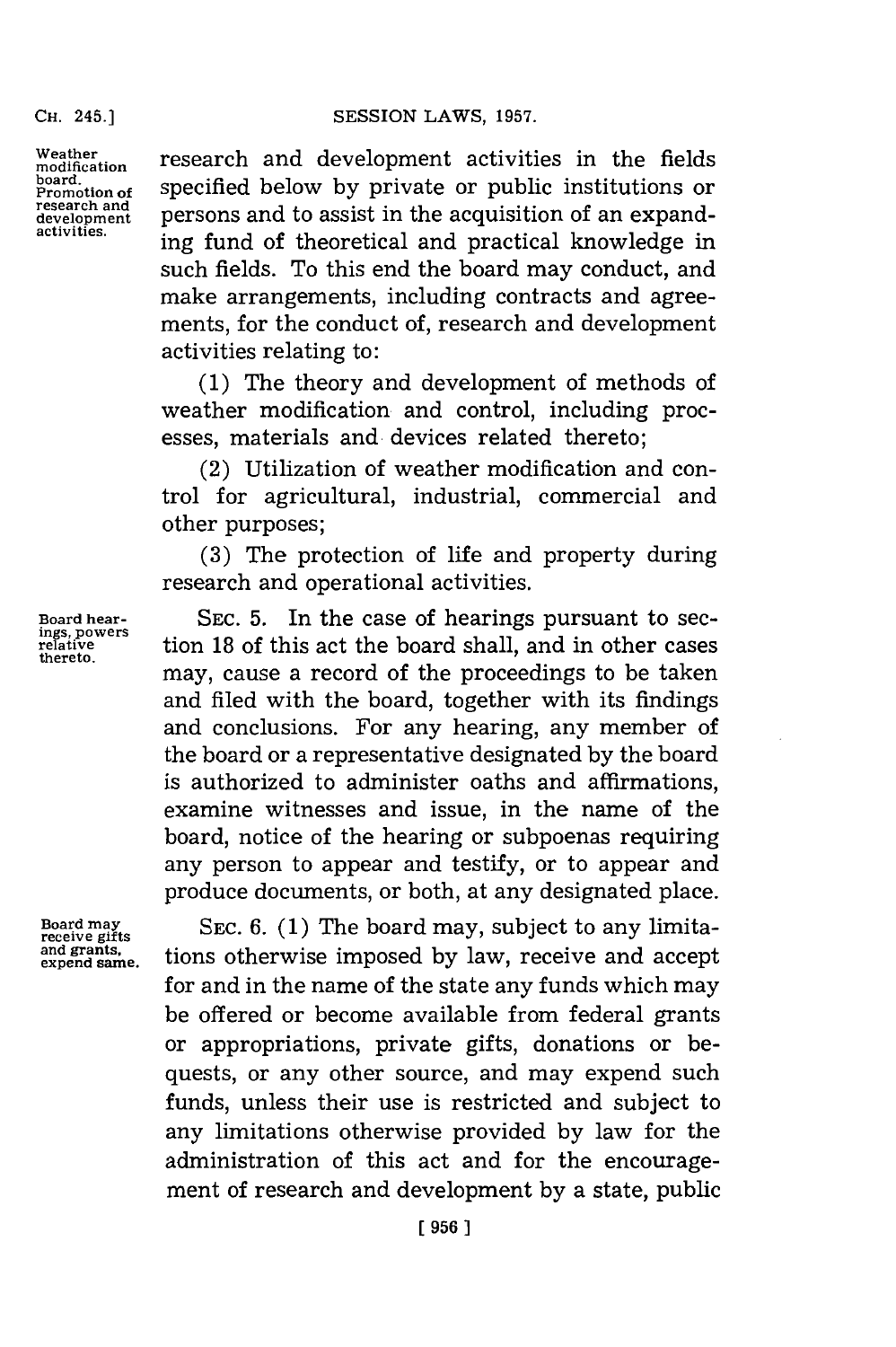or private agency, either **by** direct grant, **by** contract or other cooperative means.

(2) There is established an account in the general fund to be known as the "weather modification board revolving account." **All** license and permit fees paid to the board shall be deposited in such account. Any accumulation in this account in excess of five thousand dollars shall revert to the state's general fund.

**SEC. 7. (1)** In administering the provisions of this act the board shall utilize, and the director of conservation and development shall furnish, such clerical and other staff services and materials and office space as are required **by** the board in the performance of its functions involving internal operations of the board. The director of conservation and development, however, shall not be obligated to incur any expense in complying with this subsection beyond the amount of funds lawfully available for the payment thereof.

(2) The expense of complying with the requirements of subsection **(1)** of this section shall be paid only from the "weather modification board revolving account," hereby created, upon the presentation of a claim therefor approved by the director of conservation and development. Such claims shall be audited and paid in the same manner as other claims against the state.

SEC. 8. Except as provided in section 9 of this License and<br> **permit re-**<br> **permit re- permit re- PEC.** act, no person shall engage in activities for weather modification and control except under and in accordance with a license and a permit issued **by** the board authorizing such activities.

**SEC. 9.** The board, to the extent it deems practi- **Exemptions from license** cal, shall provide **by** regulation for exempting from **and permit~** the license, permit and liability requirements, **(1)** re- **authorized.** search and development and experiments **by** state and federal agencies, institutions of higher learning

**"Weather modification board-revolving account" established.**

**Clerical, staff services, ma- terials and office space of department of conservation and development to be utilized .**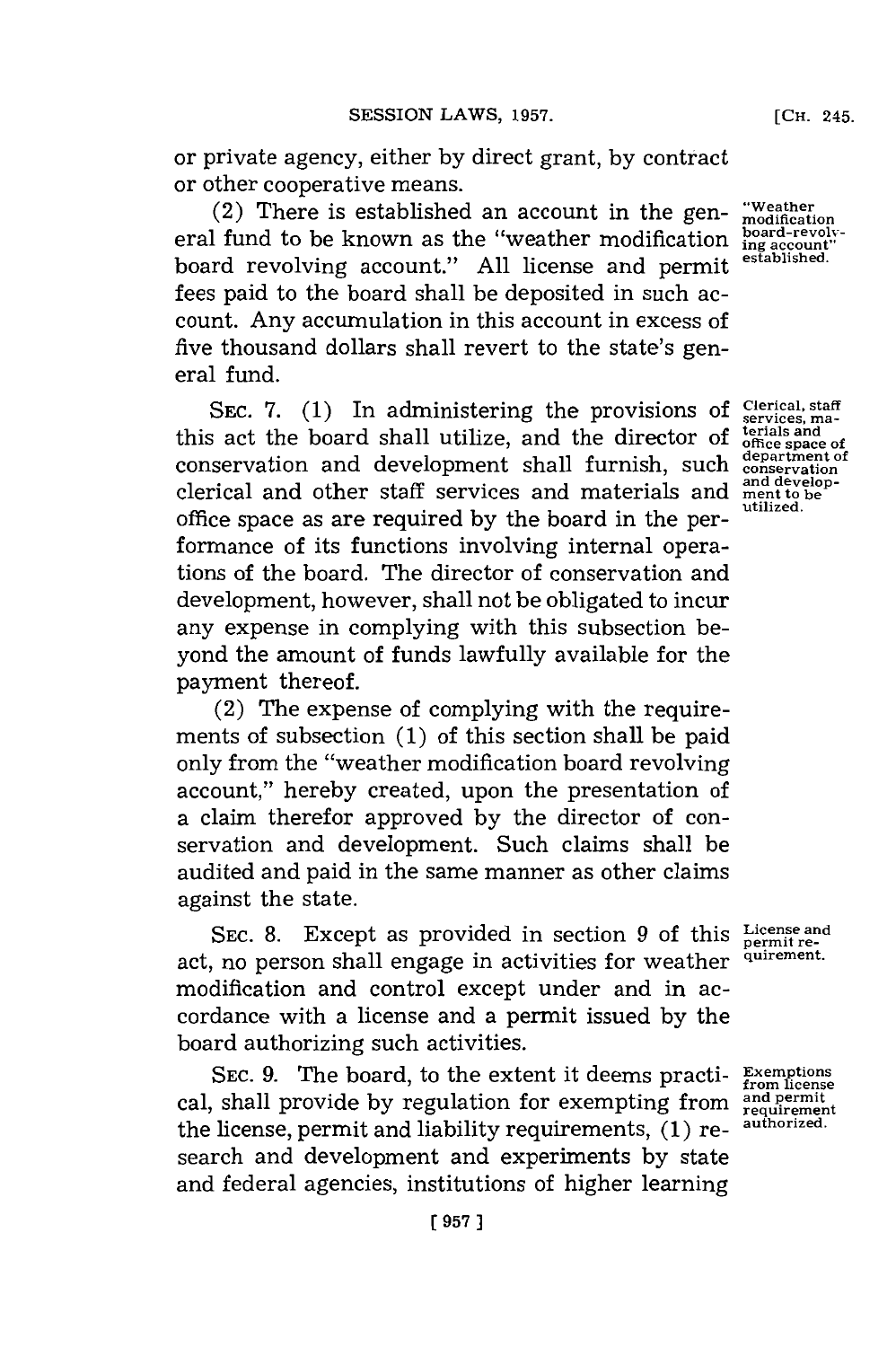and bona fide nonprofit research organizations; (2) laboratory research and experiments; **(3)** activities of an emergent character for protection against fire, frost, sleet or fog; and (4) activities normally engaged in for purposes other than those of inducing, increasing, decreasing or preventing precipitation or hail.

Weather<br>modification

Weather **SEC. 10.** (1) Licenses to engage in activities for boatdcation **SEC. 10.** (1) Licenses to engage in activities for board.<br>Licenses to **Licenses to weather modification and control shall be issued to** engage in applicants therefor who pay the license fee required engage in applicants therefor who pay the license fee required modification and control. and who demonstrate competence in the field of and who demonstrate competence in the field of meteorology to the satisfaction of the board, reasonably necessary to engage in activities for weather modification and control. If the applicant is an organization, these requirements must be met **by** the individual or individuals who will be in control and in charge of the operation for the applicant.

> (2) The board shall issue licenses in accordance with such procedures and subject to such conditions as it may **by** regulation establish to effectuate the provisions of this act. Each license shall be issued for a period to expire at the end of the calendar year in which it is issued and, if the licensee possesses the qualifications necessary for the issuance of a new license, shall upon application be renewed at the expiration of such period. **A** license shall be issued or renewed only upon the payment to the board of one hundred dollars for the license or renewal thereof.

**and control-**

Permits to **SEC. 11.** The board shall issue permits in ac-<br>egage in cordance with such procedures and subject to such weather cordance with such procedures and subject to such conditions as it may by regulation establish to effectuate the provisions of this act only:

> **(1)** If the applicant is licensed pursuant to this act;

> (2) If a sufficient notice of intention is published and proof of publication is filed as required **by** section 14 of this act;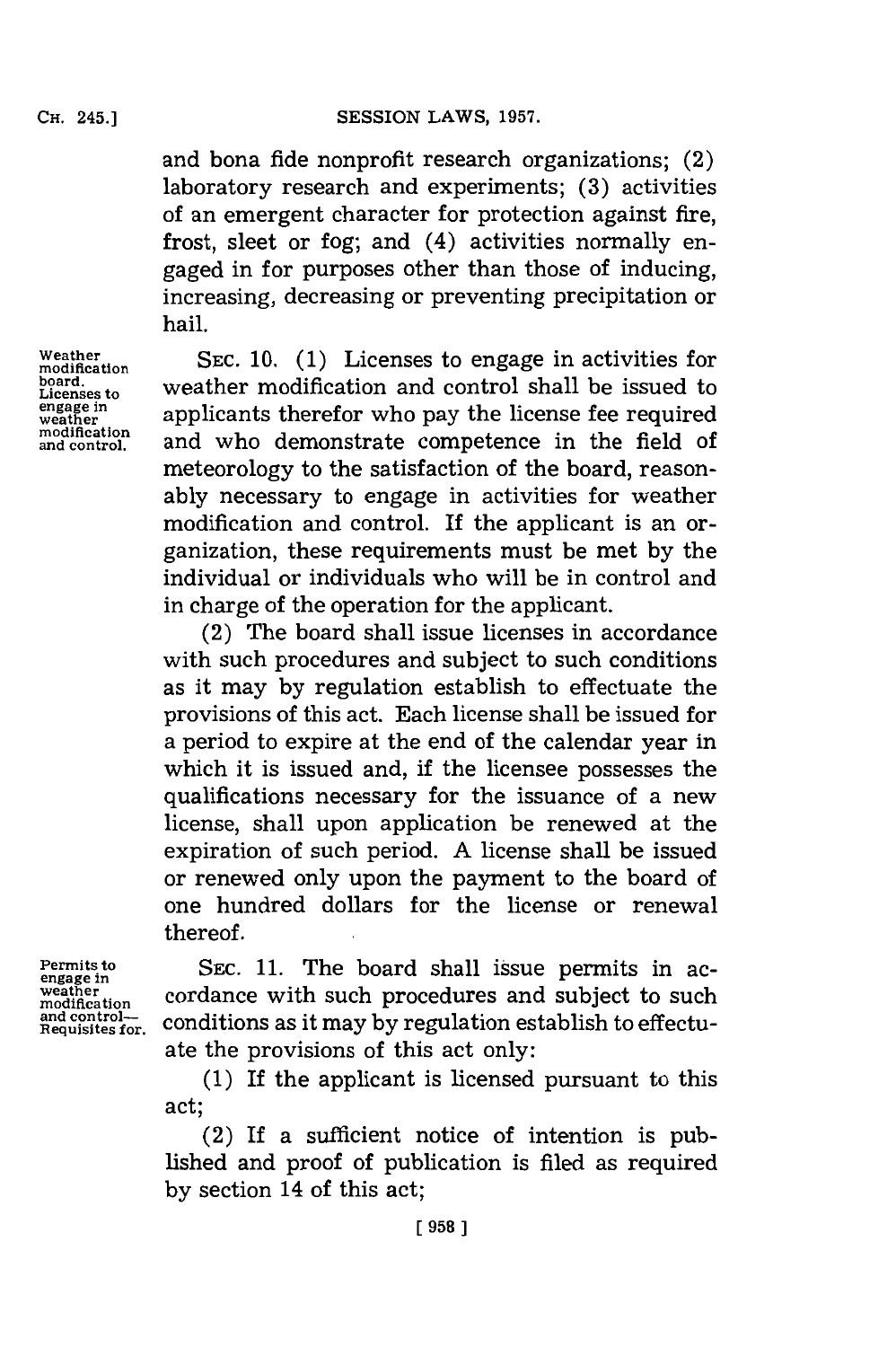**(3)** If the applicant furnishes proof of financial responsibility, as provided in section **15** of this act, in an amount as may be determined **by** the board but not to exceed twenty thousand dollars.

(4) If the fee for a permit is paid as required **by** section **16** of this act.

SEC. 12. A separate permit shall be issued for **Permits-No**each operation. Prior to undertaking any weather filed-Activmodification and control activities the licensee shall file with the board and also cause to be published a notice of intention. The licensee, if a permit is issued, shall confine his activities for the permitted operation substantially within the time and area limits set forth in the notice of intention, unless modified **by** the board; and his activities shall also substantially conform to any conditions imposed **by** the board upon the issuance of the permit or to the terms of the permit as modified after issuance.

SEC. 13. The notice of intention shall set forth at Notice of inleast all the following: **CONTENT CONTENTS.** 

**(1)** The name and address of the licensee;

(2) The nature and object of the intended operation and the person or organization on whose behalf it is to be conducted;

**(3)** The area in which and the approximate time during which the operation will be conducted;

(4) The area which is intended to be affected **by** the operation;

**(5)** The materials and methods to be used in conducting the operation.

**SEC.** 14. **(1)** The applicant shall cause the notice **Pubication.** of intention, or that portion thereof including the items specified in section **13** of this act, to be published at least once a week for three consecutive weeks in a newspaper having a general circulation and published within any county in which the operation is to be conducted and in which the affected area is located, or, if the operation is to be conducted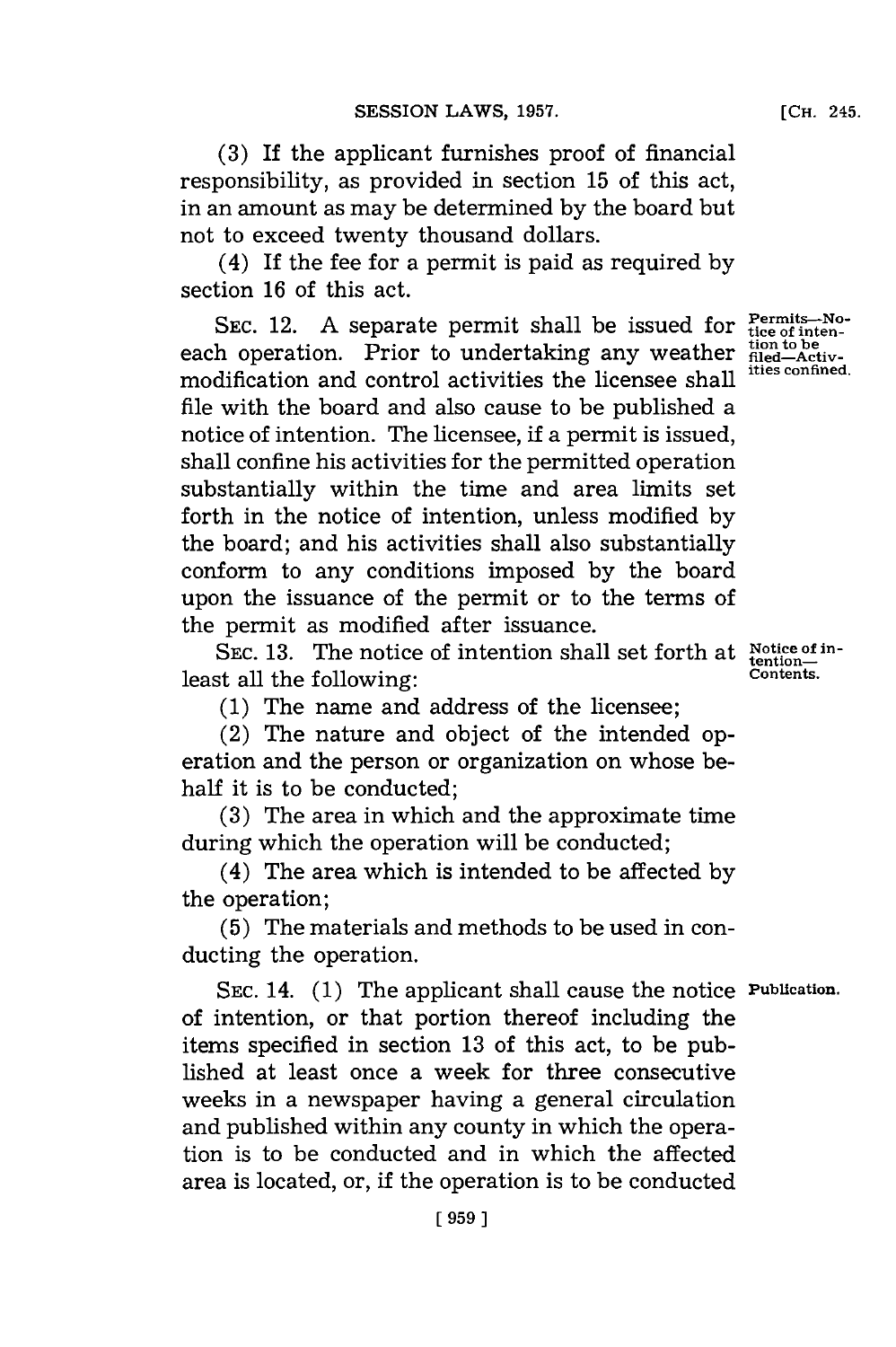**board.**

Weather **in more than one county or if the affected area is** modification **Notice of located in more than one county or is located in a**<br> **Notice** of *n*  $P_{\text{ublication}}$  county other than the one in which the operation is to be conducted, then in a newspaper having a general circulation and published within each of such counties. In case there is no newspaper published within the appropriate county, publication shall be made in a newspaper having a general circulation within the county;

> (2) Proof of publication, made in the manner provided **by** law, shall be filed **by** the licensee with the board within fifteen days from the date of the last publication of the notice.

**Proof of financial responsibility may be sponsibility—** furnished by an applicant by his showing, to the **How** shown. furnished by an applicant by his showing, to the satisfaction of the board, his ability to respond in damages for liability which might reasonably be attached to or result from his weather modification and control activities in connection with the operation for which he seeks a permit.

**Permit fee, when due-- SEC. 16.** The fee to be paid **by** each applicant for **Procedure** a permit shall be equivalent to one and one-half per-<br>to pay, **cent of the estimated cost of such operation**, the estimated cost to be computed **by** the board from the evidence available to it. The fee is due and payable to the board as of the date of the issuance of the permit; however, if the applicant is able to give to the board satisfactory security for the payment of the balance, he may be permitted to commence the operation, and a permit may be issued therefor, upon the payment of not less than fifty percent of the fee. The balance due shall be paid within three months from the date of the termination of the operation as prescribed in the permit. Failure to pay a permit fee as required shall be grounds for suspension or revocation of the license of the delinquent permit holder and grounds for refusal to renew his license or to issue any further permits to such person.

when due<br>Procedure<br>upon failure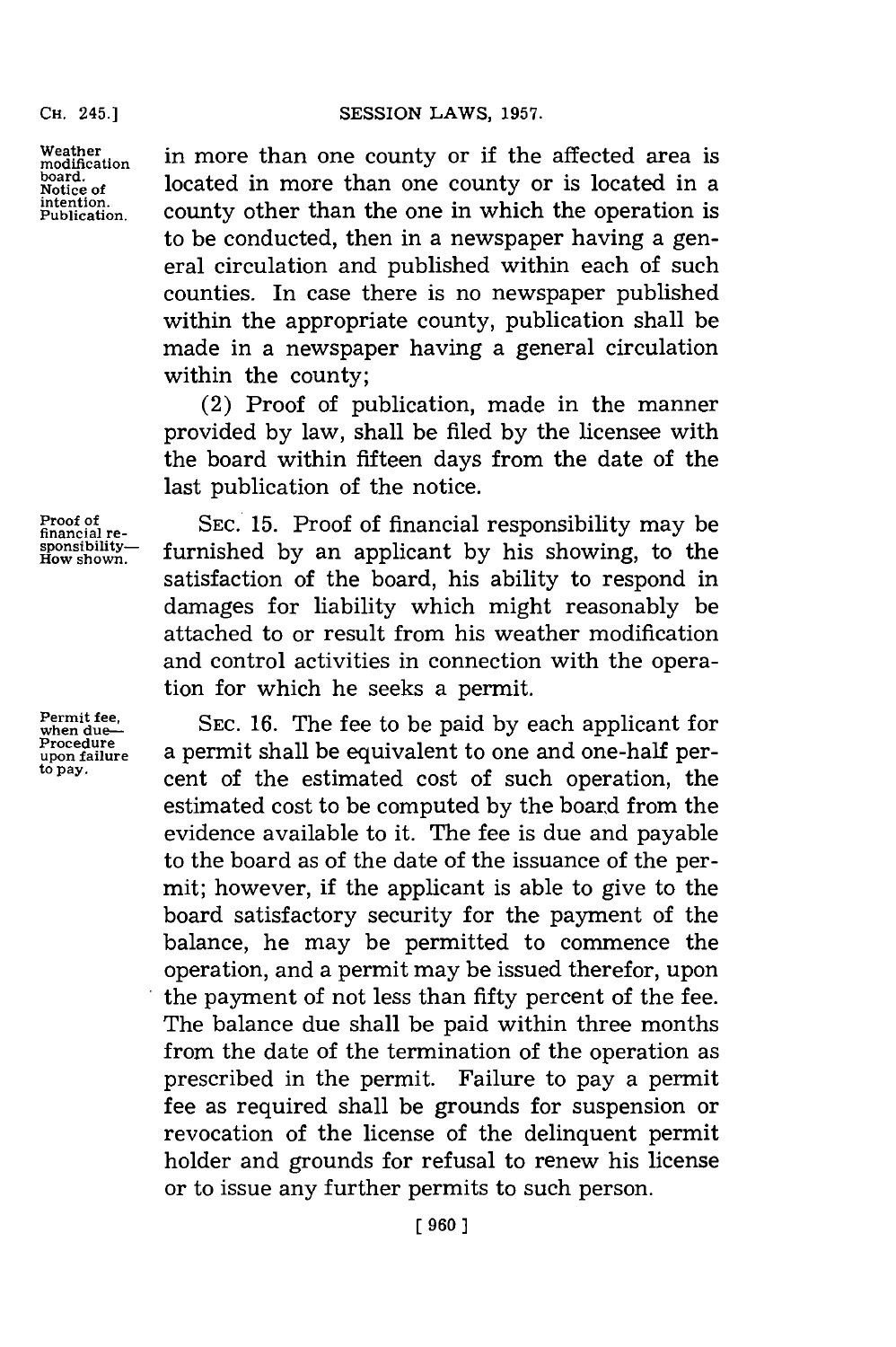**SEC. 17. (1)** Every licensee shall keep and main-**Licensees to maintain** tain a record of all operations conducted **by** him pursuant to his license and each permit, showing the method employed, the type of equipment used, materials and amounts thereof used, the times and places of operation of the equipment, the name and post office address of each individual participating or assisting in the operation other than the licensee and such other general information as may be required **by** the board and shall report the same to the board at the time and in the manner required.

(2) The board shall require written reports in such manner as it provides but not inconsistent with the provisions of this act, covering each operation for which a permit is issued. Further, the board shall require written reports from such organizations as are exempted from license, permit and liability requirements as provided in section **9.**

**(3)** The reports and records in the custody of the board shall be open for public examination.

SEC. 18. (1) The board may suspend or revoke Permits or *Permits* or any license or permit issued if it appears that the **pension or** licensee no longer possesses the qualifications necessary for the issuance of a new license or permit. The <sup>orissue,</sup> board may suspend or revoke any license or permit if it appears that the licensee has violated any of the provisions of this act. Such suspension or revocation shall occur only after notice to the licensee and a reasonable opportunity granted such licensee to be heard respecting the grounds for the proposed suspension or revocation. The board may refuse to renew the license of, or to issue another permit to, any applicant who has failed to comply with any provision of this act.

(2) The board may modify the terms of a permit after issuance thereof if the licensee is first given notice and a reasonable opportunity for a hearing respecting the grounds for the proposed modification

**notice-Fail-ure to renew or issue.**

**[CH.** 245.